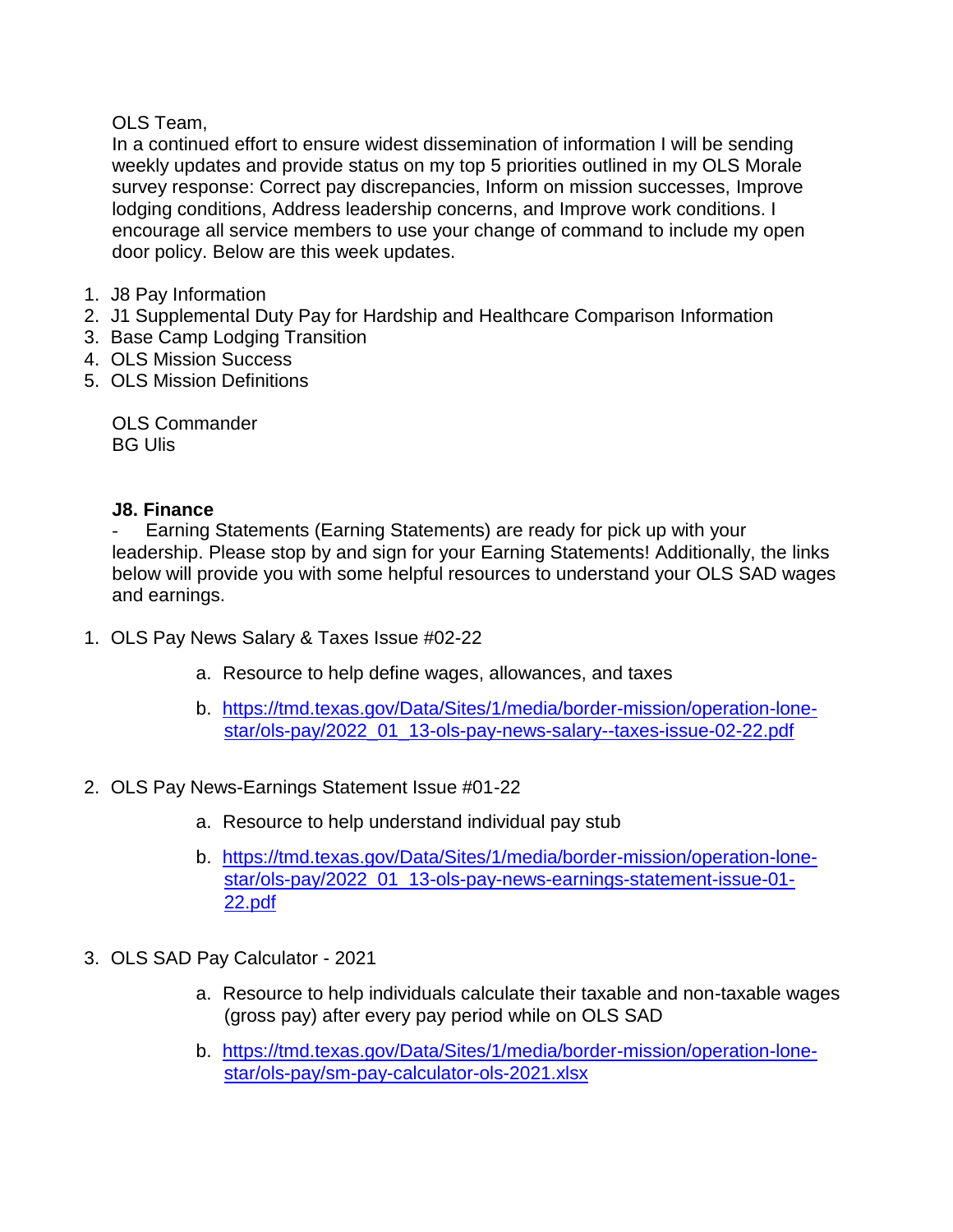- 4. OLS SAD Pay Calculator 2022
	- a. Resource to help individuals calculate their taxable and non-taxable wages (gross pay) after every pay period while on OLS SAD
	- b. [https://tmd.texas.gov/Data/Sites/1/media/border-mission/operation-lone](https://tmd.texas.gov/Data/Sites/1/media/border-mission/operation-lone-star/ols-pay/sm-pay-calculator-ols-2022.xlsx)[star/ols-pay/sm-pay-calculator-ols-2022.xlsx](https://tmd.texas.gov/Data/Sites/1/media/border-mission/operation-lone-star/ols-pay/sm-pay-calculator-ols-2022.xlsx)

#### **J1. Personnel**

- Supplemental Duty Pay for Economic Hardship – 2022: Economic Hardship can be requested by SMs that receive less income due to the OLS activation. Supporting documentation includes proof of previous income and justification memo. Contact your TF S1 for assistance in initiating this process.

- Insurance Comparison: Below you will find healthcare insurance comparisons to assist when considering healthcare insurance options.



#### **Basecamp Update**

We have been working with lodging vendors on transitioning from current lodging to dorm style lodging. New lodging consist of 4 person rooms with standard bunk, wall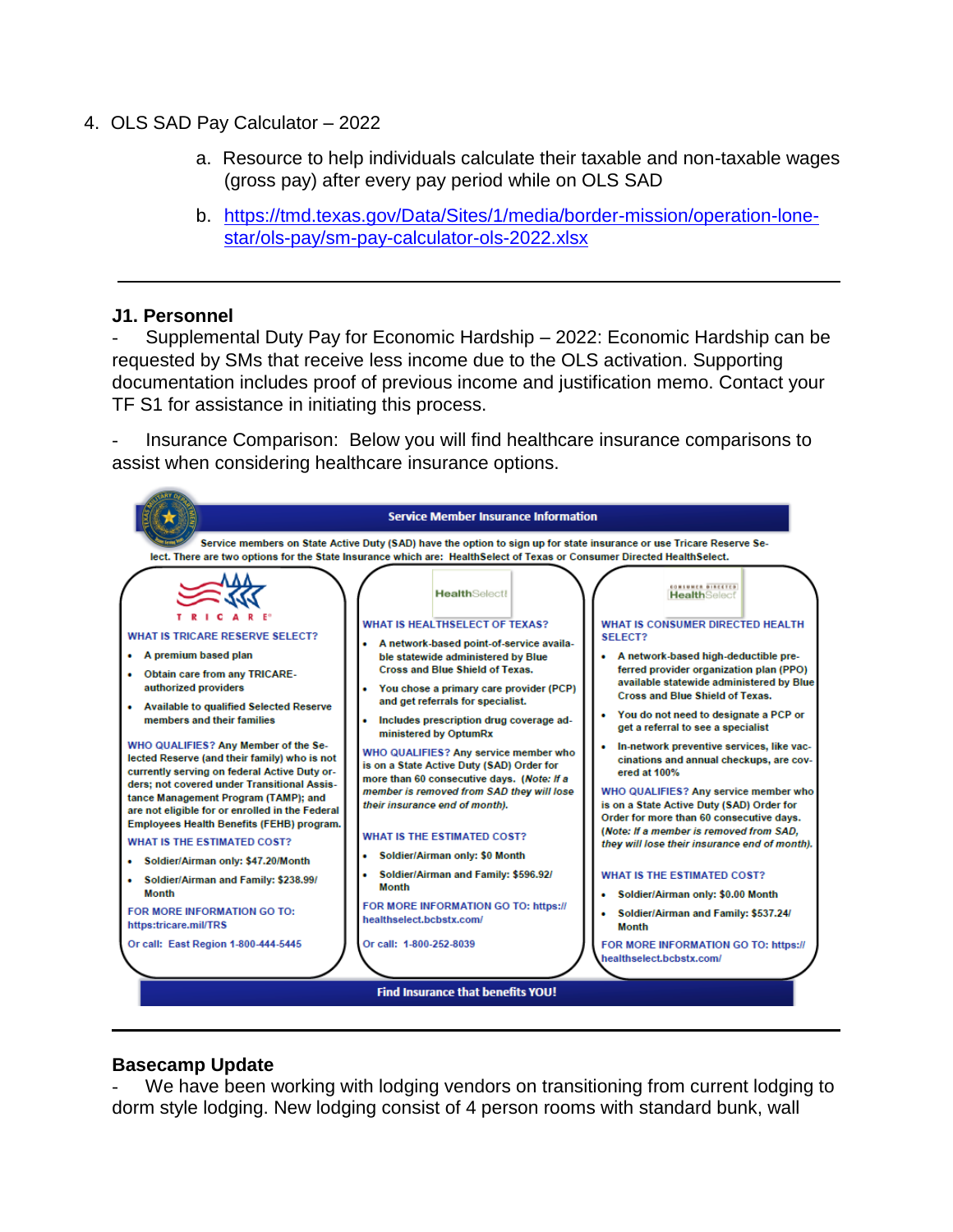locker, and storage space. Camp Walker will begin transitioning February 2022 and remaining base camps will follow. Below is an example and they will differ as we work with multiple vendors.



# **TMD OLS Mission Update (17-23 JAN)**

|                                        |                | <b>TMD OLS Mission Update</b> | $(18-23$ JAN)            |                 |                |                     |
|----------------------------------------|----------------|-------------------------------|--------------------------|-----------------|----------------|---------------------|
| <b>Weekly Total:</b>                   | <b>TF West</b> | <b>TF Center</b>              | <b>TF East</b>           | <b>TF South</b> | <b>TF OSB</b>  | <b>OLS WK Total</b> |
|                                        |                |                               | <b>Illegal Immigrant</b> |                 |                |                     |
| <b>Detected and</b><br>Reported        | 1851           | 276                           | 639                      | 147             | 9              | 2,922               |
| Surrender<br>Referral                  | $\mathbf{0}$   | $\overline{3}$                | 998                      | 374             | 26             | 1,401               |
| Apprehension<br>Referral               | 2045           | 417                           | 1091                     | 662             | 64             | 4,279               |
| <b>Turnbacks</b>                       | 32             | 107                           | 113                      | 155             | 26             | 433                 |
|                                        |                |                               | <b>Criminal</b>          |                 |                |                     |
| <b>Detected and</b><br><b>Reported</b> | $\overline{9}$ | 3                             | $\Omega$                 | $\overline{0}$  | $\overline{0}$ | 12                  |
| Criminal<br>Referral                   | 9              | 3                             | $\mathbf{0}$             | $\mathbf{0}$    | $\mathbf{0}$   | 12                  |